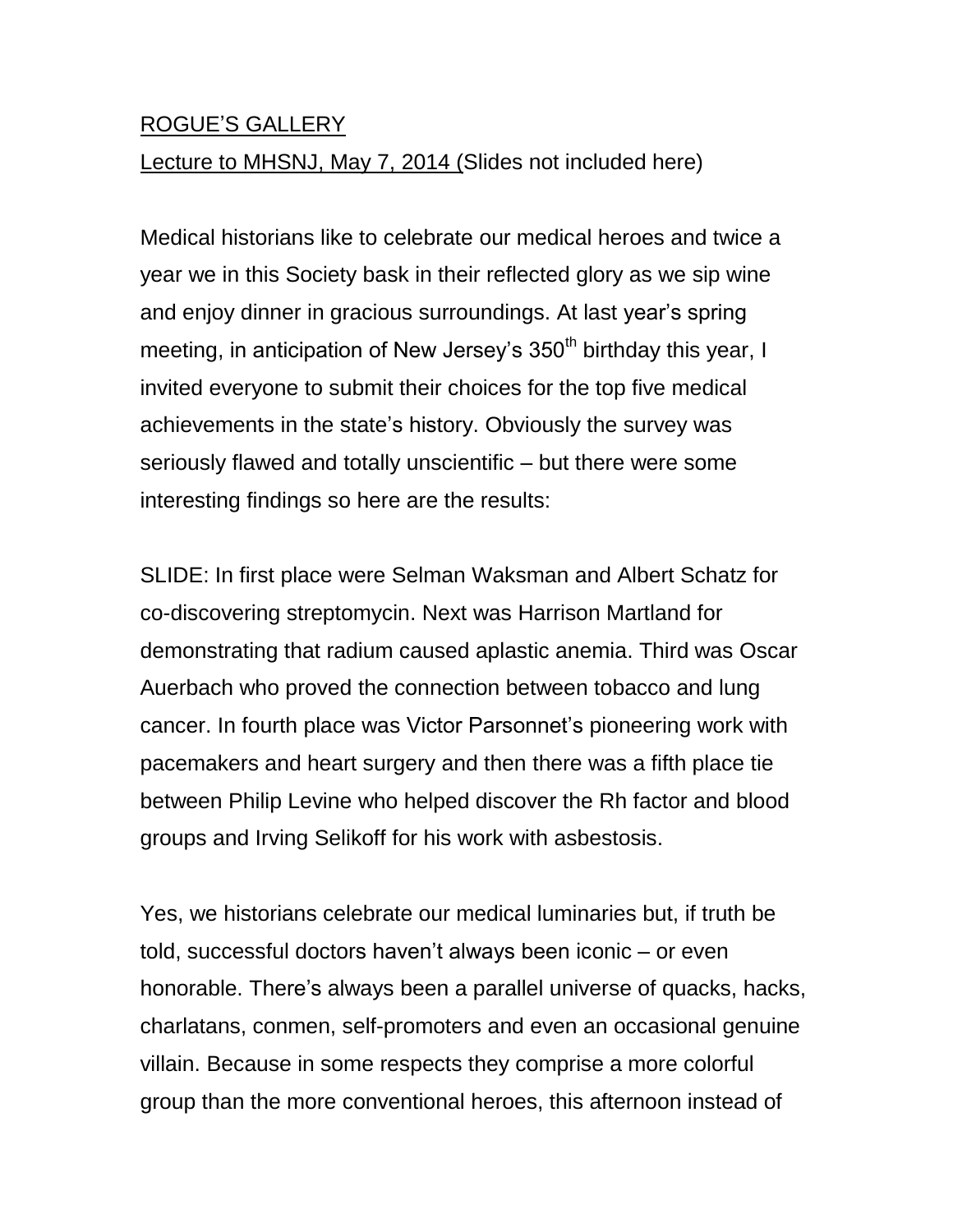discussing New Jersey's Medical Hall of Fame, I'd like to propose a suggest a few candidates for a virtual Hall of Shame. Like at Cooperstown, questions will arise about what qualifies or disqualifies someone for eligibility and I'll let you judge that for yourself. But first let me give a little background.

A 17<sup>th</sup> visitor to New Jersey described it as a place where quacks were thicker than locusts in Egypt. In truth, the results of treatments prescribed by the orthodox doctors weren't much better than those offered by their rivals – and the side effects of herbal and homeopathic medicines were less odious and usually tasted better.

SLIDE. The eloquent and outspoken Oliver Wendell Holmes fumed that homeopaths were "a mingled mass of perverse ingenuity, of tinsel erudition, of imbecile credulity and of artful misrepresentation." Dr. Holmes never pulled his punches. So it's no wonder that in 1847, 250 self-styled "regulars" (including Holmes) in order to combat economic competition from the so-called "irregulars" gathered in Philadelphia's Academy of Natural Sciences to form the AMA.

SLIDE. But by 1866 things hadn't changed much in New Jersey. Of some 600 practitioners working in the state, about 20% comprised a mélange of homeopaths, eclectics, Thomsonians, clairvoyants, electricians, root doctors and the like.

SLIDE. 21 of the 151 irregulars were women who were described as "of the class known as the progressive bloomer kind, infidels and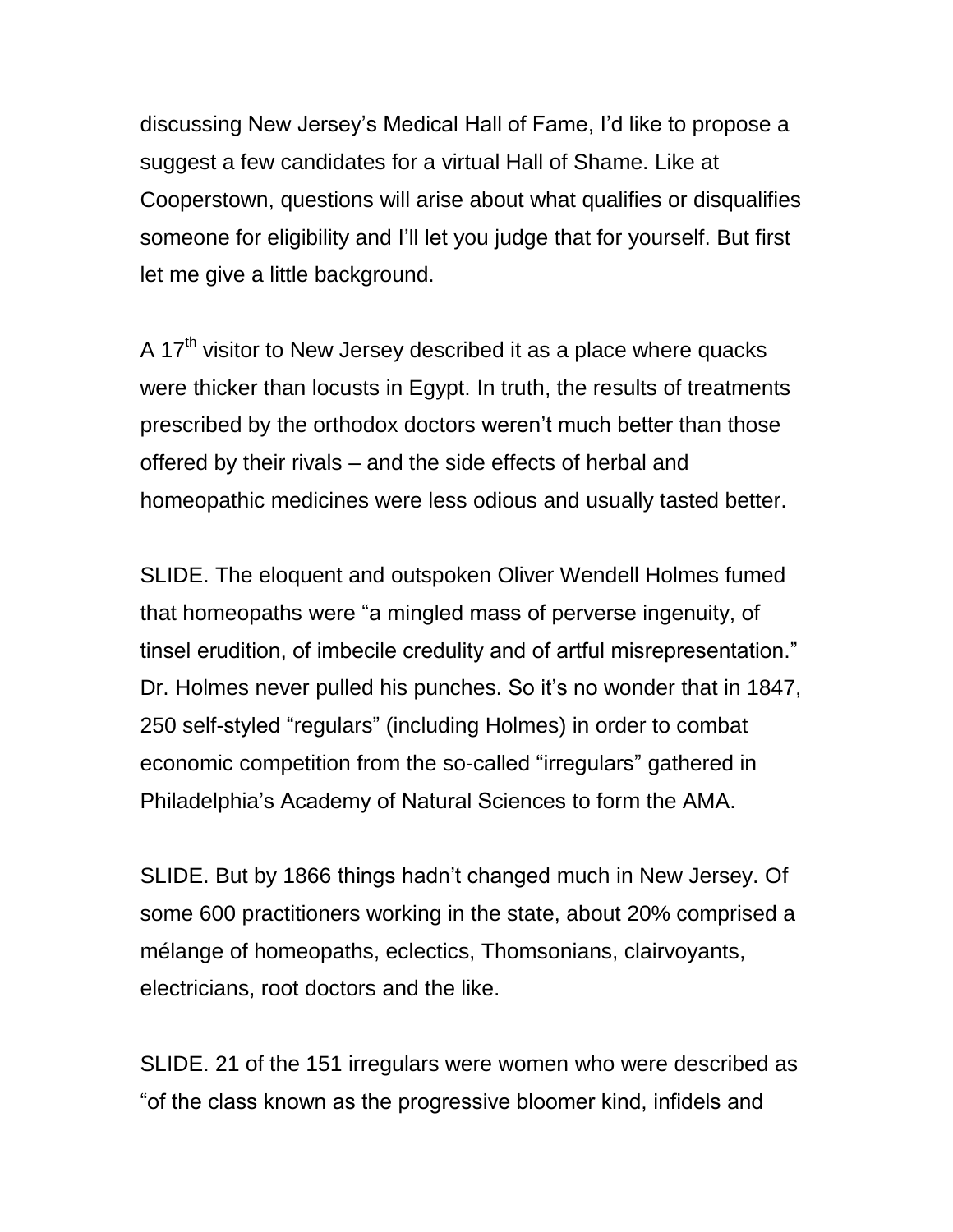spiritualists." But before I suggest my choices for New Jersey's Hall of Shame, I can't resist describing two of my favorite oddballs from beyond our state's borders:

SLIDE. During the early years of the  $20<sup>th</sup>$  century, this man, Dr. Ben Reitman was earning a reputation as a "whorehouse physician." Studs Terkel called him Chicago's most eminent clap doctor." Friend and physician for scores of Al Capone's prostitutes, his clientele also included dope addicts, drifters, hoboes, and hustlers.

Reitman had life-long wanderlust. He left home at age 12 to ride the rails and ran with a rough crowd. His buddies had names like Dopey Liz, Chinatown Blinky, Gloomy George, Hot Tamale Kelly, One Tooth Scully, Olaf the Unwashed, Pessimistic Bernheimer -- a Damon Runyon cast of characters. Ben called them "Knights of the Rails" -- Chicago's journalists called him "the King of the Hoboes."

Ben Reitman's medical education wasn't exactly conventional. As a teenager he worked as a janitor in a medical laboratory where one of his bosses was so impressed by his diligence that he offered to pay for his tuition. Despite his virtual lack of education, He enrolled in medical school in 1900 and supplemented his income by selling stray dogs and cadavers to his classmates for them to practice on. Somehow Ben graduated in 1904 and opened an office in the redlight district where his patients included pimps, punks, pickpockets and society's refuse.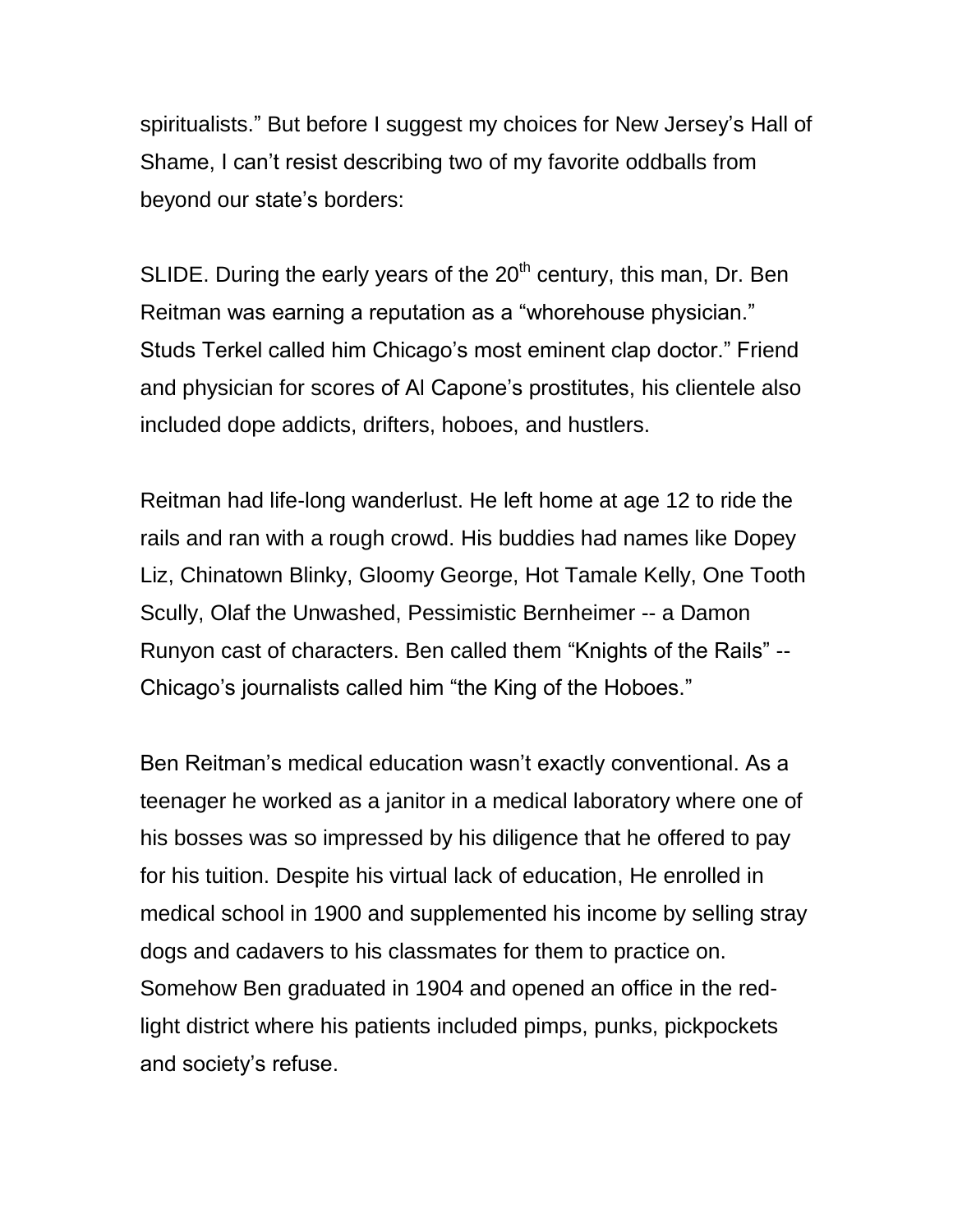SLIDE. Ben Reitman was an imposing, if shabby figure – tall, selfassured with a black mustache. He wore a cowboy hat, favored a flowing cape and silk tie and flaunted a large walking stick. And when the office routine became too confining, he'd close shop and hit the rails or hop a tramp steamer to Mexico or Manchuria.

(SLIDE) He was attracted to progressive, even radical ideas and considered himself to be a born anarchist – as he once said, "I was always against things – sometimes I was even against my self." A chronic womanizer, Ben had three wives but his great love was the famous anarchist Emma Goldman whom he assisted as her part-time publicist.

SLIDE. Ben and Emma advocated woman's rights, abortion and birth control AND both believed in free love. But Emma drew the line when it came to Dr. Ben and the couple broke up after nearly a decade on the road – and even spending time in jail together.

SLIDE. By the 1930s Ben's fire had gone out. The world had moved on and in this late picture he's far less dashing – indeed, rather portly and conventional looking. Still, when he died of a heart attack in 1942 at age 63, he was recalled as "one of America's most colorful reformers who had left his mark in the hearts of numerous outcasts - from the joyladies in Chicago, to the city's hoboes and Bohemian philosophers."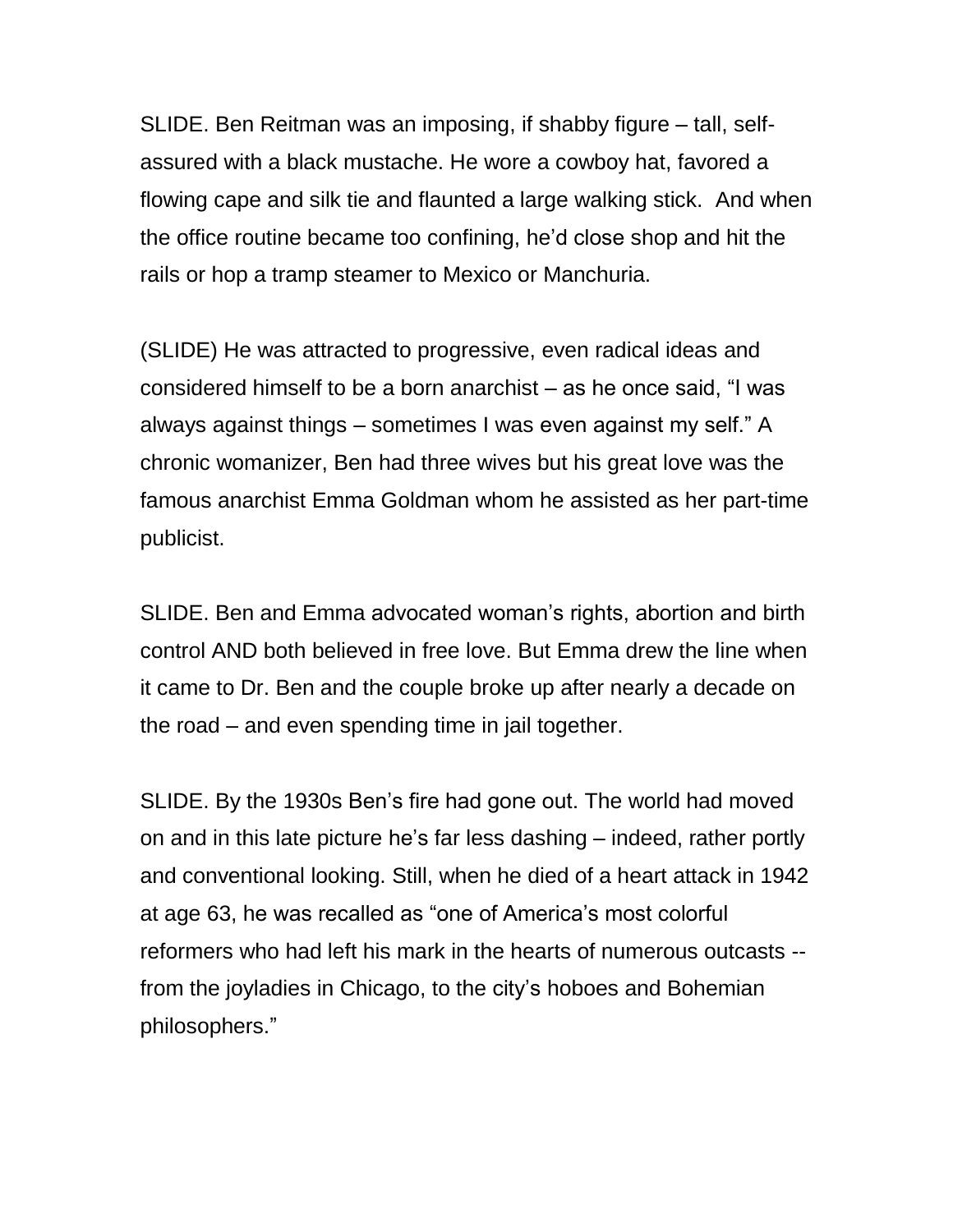Although Ben Reitman was eccentric, he hadn't done anything shameful and wasn't mean or dishonest -- but next let me describe one of his contemporaries who was a bone-fide scoundrel.

SLIDE. During the 1920s and 30s, John Romulus Brinkley (1885- 1942) from tiny Milford, Kansas was the country's most notorious medical huckster. He bought a medical diploma for \$500 from the Eclectic Medical University which allowed him to get a license in four western states – and for the next two decades this flim-flam man kept two-steps ahead of the law – and the AMA's Morris Fishbein who, like Inspector Javert, pursued him relentlessly. But the more critics that Brinkley attracted, the greater his appeal to the unwashed masses. He made a fortune and sailed the oceans in his fleet of yachts, flew in his own airplanes and entertained celebrity friends in his fabulous homes. None of this troubled his faithful fans who fancied him as "the people's doctor."

SLIDE. And what was the basis of Doc Brinkley's phenomenal success? Goat testicles! Rejuvenation from injections of monkey testicles had grown popular in Europe based on the claims of Charles Brown-Sequard and Serge Voronoff and Americans also were eager for a boost of testosterone - exactly like today. So starting in 1917 the so-called "Ponce de Leon of Kansas" began reporting that goat glands worked wonders on 27 different ailments from dementia to acne.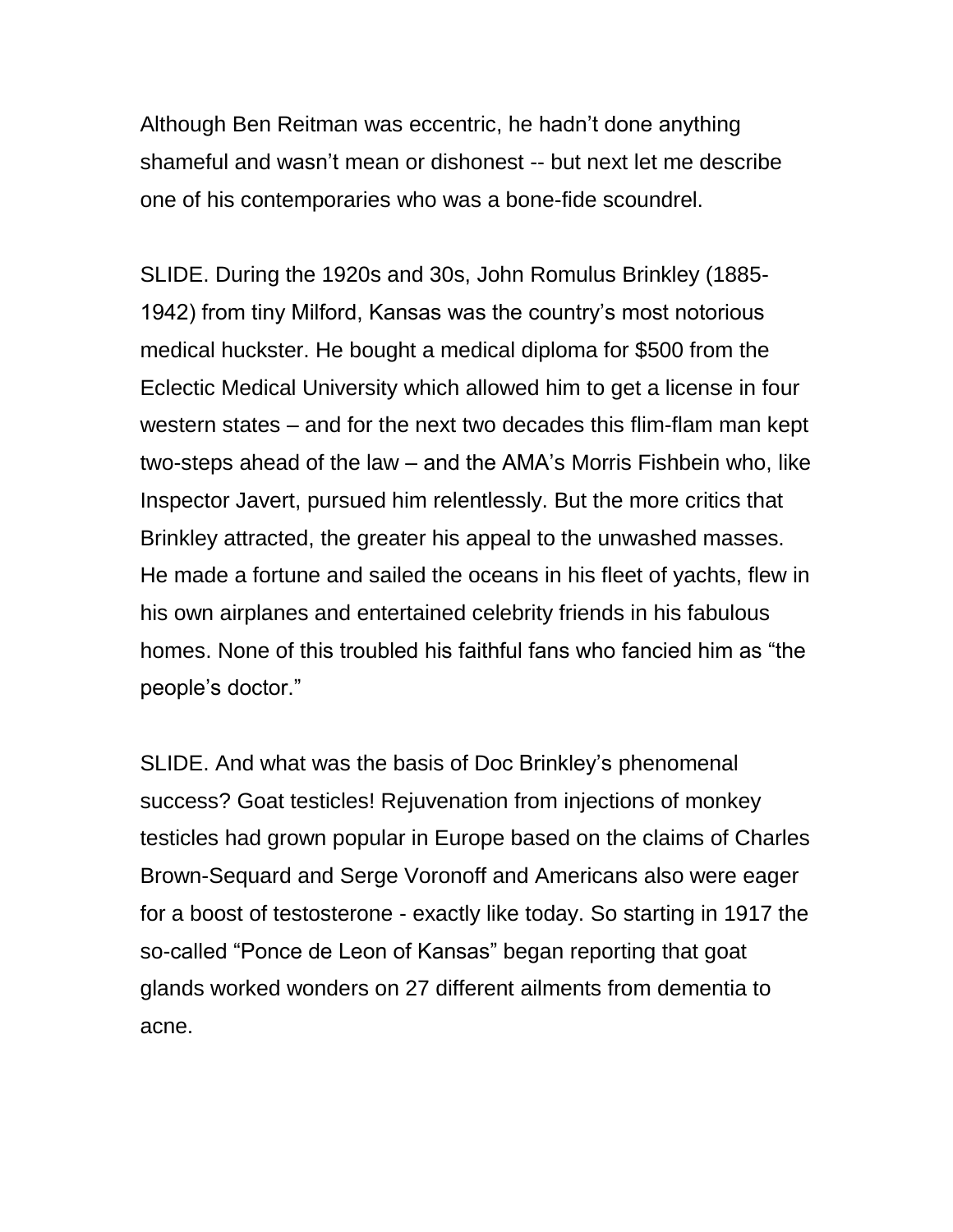SLIDE. Patients would come to his hospital and choose the goat they fancied from his flock. It was castrated on the spot and the implant took only a few minutes. In fact, Doc Brinkley didn't bother to attach the goat gonads but merely dropped them into a slit he made in the recipient's scrotum where he claimed they would "humanize." After some 16,000 testicular implants he modestly claimed a 95% success rate and although the failures included several hundred deaths, these were brushed over – like faulty General Motors ignition switches. Brinkley had trouble keeping up with demands even though the price for glands was high – on average \$750 for goat testes and at least \$5,000 for the human variety which he bought from prisoners on death row. He was a marketing genius and promised to make every man "the ram that am – with every lamb."

SLIDE. Brinkley shamelessly promoted himself on his own radio station which was beamed from his hometown in rural Kansas. And when federal authorities closed it down on the grounds that he was promoting fraud and immorality, Doc set up the world's most powerful radio transmitter just over the Mexican border and continued broadcasting. In fact, Doc Brinkley was the first to use radio advertising to promote his wares as well as whatever patent medicine that others would pay him to air. A popular feature on his radio station was called "The Medical Quiz Box" in which people would call in their ailments. He'd diagnose them sight unseen and then sold the sufferers unnamed drugs at exorbitant prices. Medical advice was accompanied by hillbilly music and soothing homilies and the Milford Miracle Man or Milford Messiah was a sensation.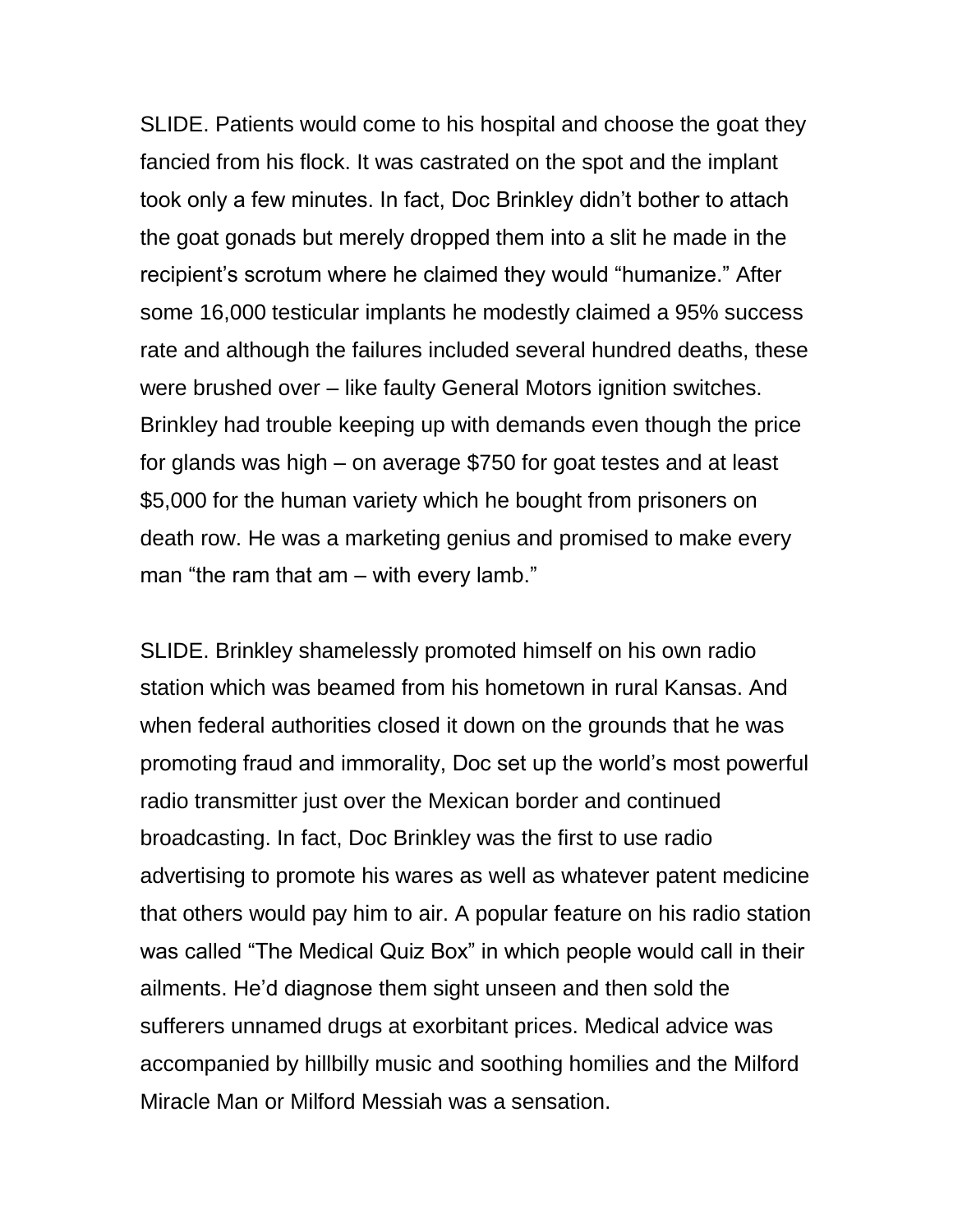SLIDE. When government watchdogs got too close for comfort he decided to join them and twice ran for governor of Kansas – narrowly losing when establishment politicians fixed the election against him. Undaunted, he considered a run for President but his grandiosity didn't end there – he likened himself to Jesus – beset and betrayed – and took to evangelism. In one sermon he said, "I'd rather save a soul than be President of the United States – or even king of the world."

SLIDE. Gullible patients and wealthy patrons submitted testimonials but the more evidence of deaths and disasters was collected, the better he thrived. Inevitably his luck ran out – his hospitals were shut down, his lavish possessions seized and he was forced into bankruptcy. When Doc Brinkley died in 1942, the AMA's Morris Fishbein wrote that "the centuries to come may never produce such blatancy, such fertility of imagination and such ego" but he had to admit that the man was a genius. As William Allen White said, "A little more honesty here, a little more intelligence there…would have made him a really great leader of men."

(SLIDE) My leading candidate for a New Jersey Hall of Shame is easy – it's Charles Cullen, the former nurse who was the most prolific serial killer in this state's history – probably in the nation's. Cullen confessed to killing up to 40 patients -- beginning in 1988 and continuing for about 16 years at at least five facilities. He didn't keep records and some have estimated that he may have murdered some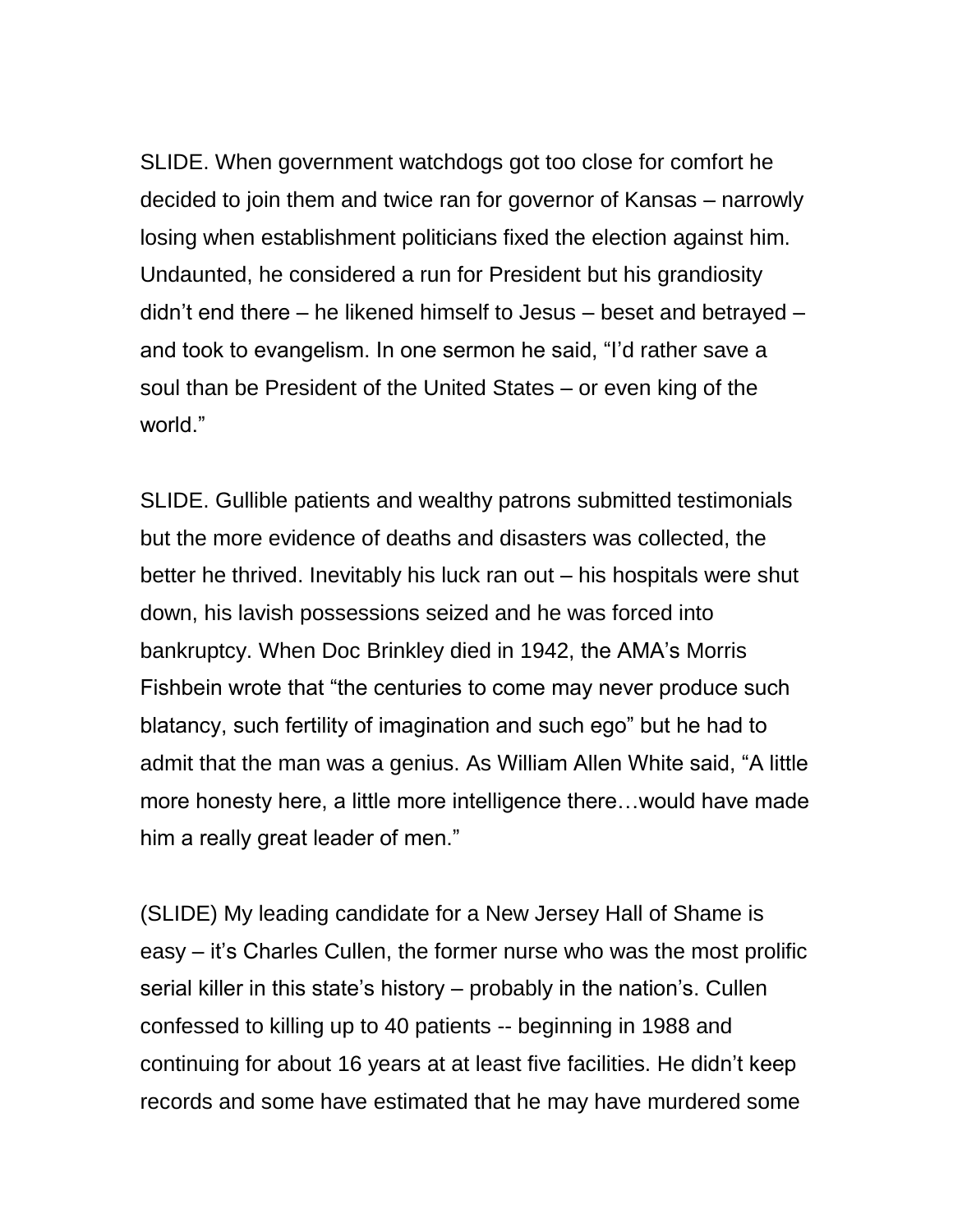400 patients. The "Angel of Death's" favorite method for dispatching his victims was intravenous digoxin or insulin. Currently Cullen is serving eleven consecutive life sentences – with no hope for parole for nearly 400 years which may be even more than Bernie Madoff's wait.

(SLIDE) My second choice is Mario Jascalevitch – the famous "Dr. X" who injected curare in the IVs of a rival surgeon's patients. I couldn't find a photo of Dr. X but this is the tiny osteopathic hospital in Oradell where he was chief of surgery and allegedly did his dirty work during the 1960s. I say "allegedly" because after months of deliberation a grand jury, which was formed a decade after the actual crimes, failed to find sufficient clear and convincing evidence to convict him. But Dr. X lost his license and returned to his native Argentina where he died several years later – and as a result of the scandal, River Dell Hospital went out of business and was torn down,

SLIDE. Just a few miles from here, remnants of Skillman Village for Epileptics still stand and appears to be haunted by its past. You may recall that a few years ago I discussed Edwin Katzen-Ellenbogen whom I've dubbed "Dr. Evil." He worked as a psychiatrist at Skillman for only about a year in 1911 and then for another two years at Trenton State – and he's my candidate number three.

(SLIDE) Here Katzen-Ellenbogen appears in a group photo of those who attended the famous 1907 conference at Clark University in Worcester, Mass. where the world's leading psychiatrists and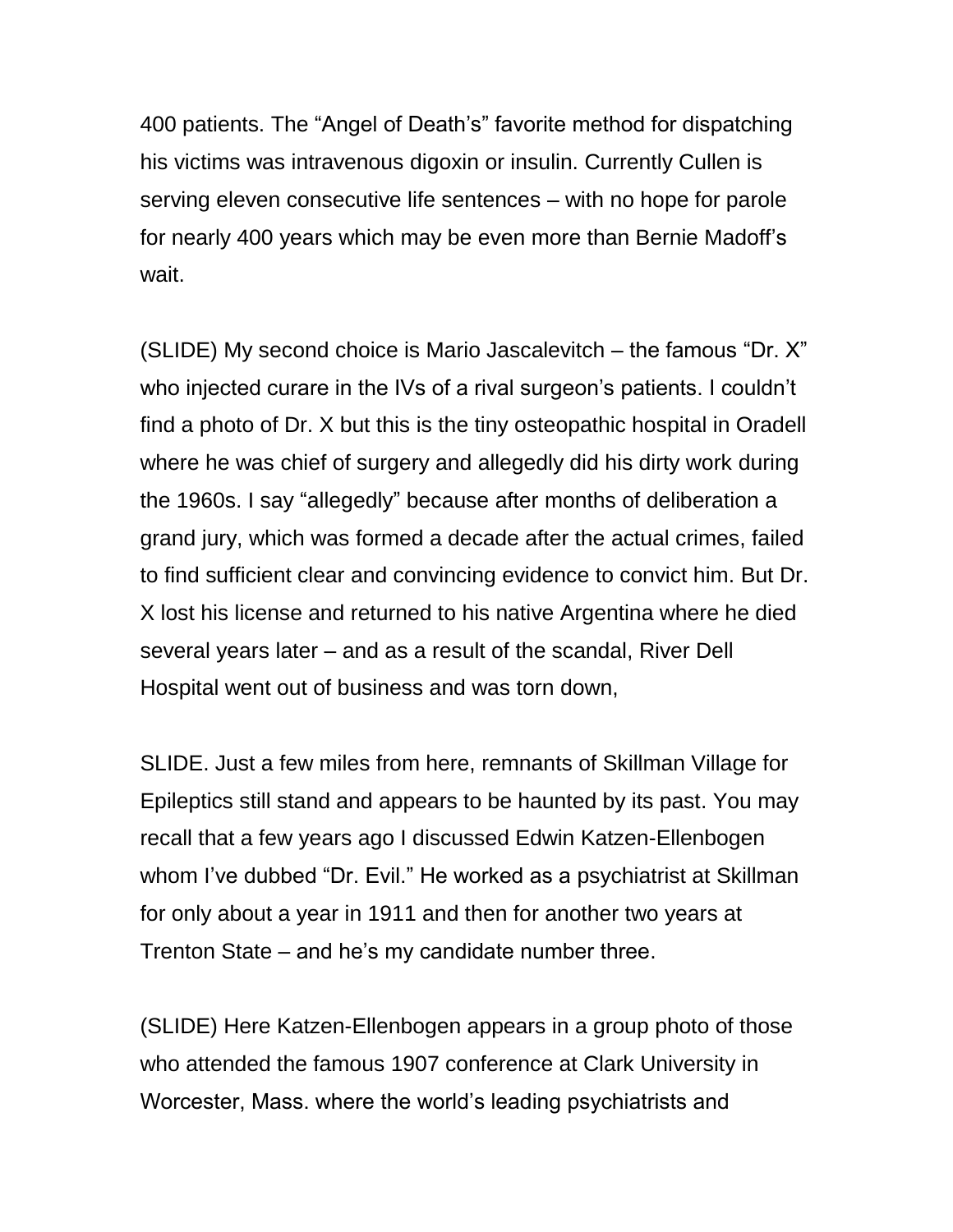psychologists gathered. You can recognize Freud and Jung in the front row and the tall bearded fellow in the center (just to Freud's right) is Clark's President G. Stanley Hall. Immediately behind him – the young man with a dark mustache – is Edwin Katzen-Ellenbogen, standing among the luminaries like Woody Allen's Zelig.

Descended from a long line of Polish rabbis, while studying in Leipzig he met a wealthy American girl and converted to her Catholicism. Then they married and in 1905 moved to Boston where her father was a supreme court justice. At the time of this photo, he was 23 years old, had just received his PhD from Leipzig and was working as an alienist in nearby Danvers. He'd soon publish some articles on experimental psychology, became active in eugenics organizations and was a lecturer at Harvard Medical School. He was a young man on the rise.

Then, for obscure reasons, in 1911 he took a rather minor job at Skillman Village, but he didn't impress the Medical Director and his one year contract wasn't renewed. He landed another position at Trenton State, but then in 1914, he abandoned wife and child and returned to Europe. From there the trail gets murkier and the plot more sinister.

Katzen-Ellenbogen later claimed to have worked for the Red Cross in Russia for about two years and then in 1917 there was a sighting in The Hague where he ingratiated himself with wealthy widows and borrowed money heavily. For the next two decades he wandered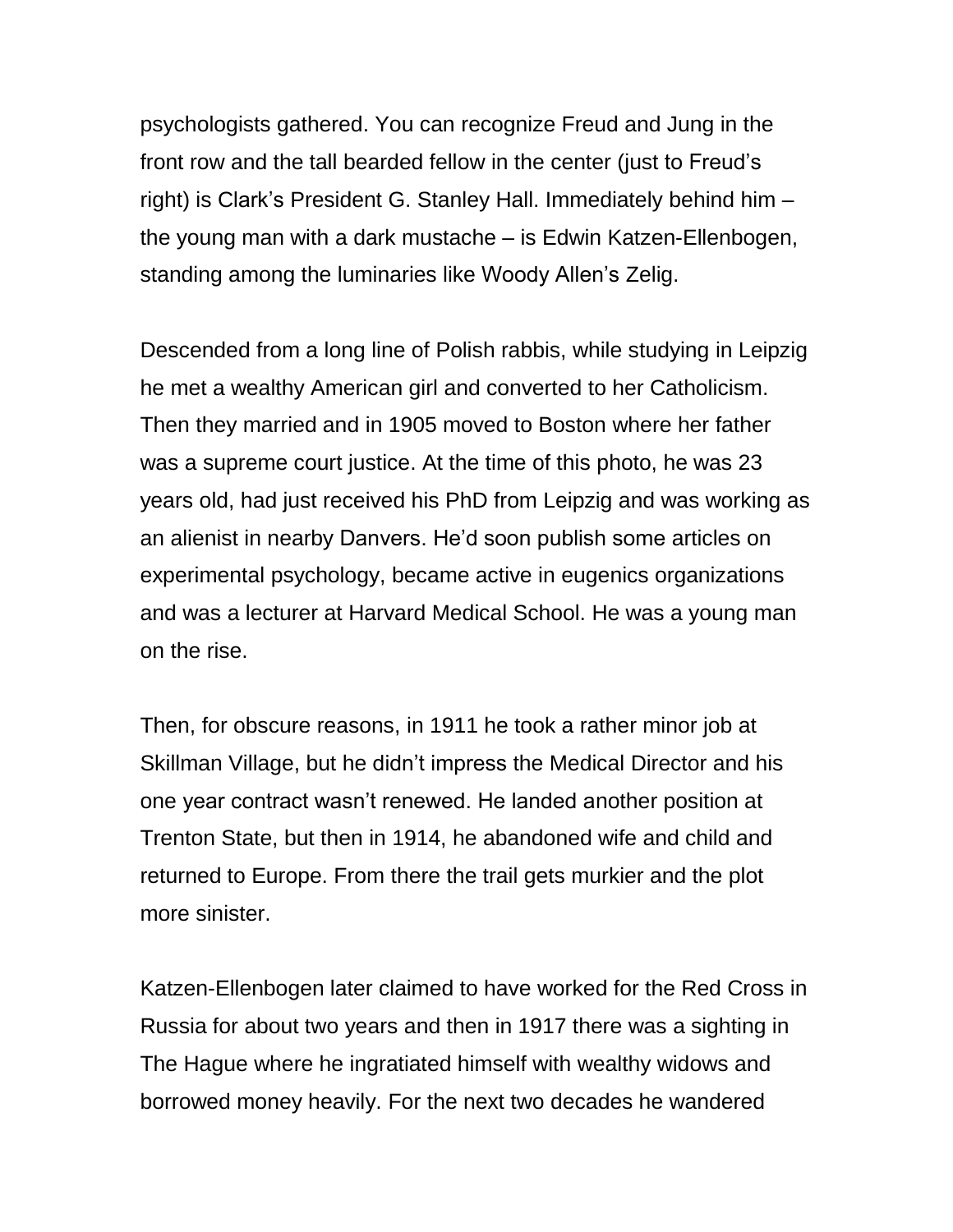throughout Europe and compiled a shameful record of bigamy, extortion, forgery and theft. He was arrested several times and his behavior was so bad that in 1927 Leipzig rescinded his doctorate. When World War II began, he was sent to Buchenwald – presumably because of his Jewish roots – and there things got even worse.

SLIDE. This is a telling photograph. For three years in the camp he got special privileges – he was put in charge of hospital admissions and assisted in some of the notorious human experiments that were performed at Buchenwald. Notice that he's wearing a tie and civilian clothes and the armband indicates that he was a prisoner medic. Also, he appears well fed at a time when most prisoners looked like scarecrows in pajamas – and as a zealous eugenicist, he was particularly cruel to French prisoners whom he considered to be genetically inferior.

SLIDE. After the war, at an American military trial held at Dachau, K-E was tried as a Nazi collaborator. He was accused of being responsible either directly or indirectly for the deaths of more than a thousand prisoners – sometimes personally injecting them with phenol. But there were no survivors to testify and the erudite professor ran rings around the prosecutors – he spoke perfect English, was self-confident and had an answer for everything.

SLIDE. Transcripts from the trial indicate that the Army's lawyers knew nothing about his criminal record between the wars, but they sensed that the so-called psychopathologist was a psychopath. He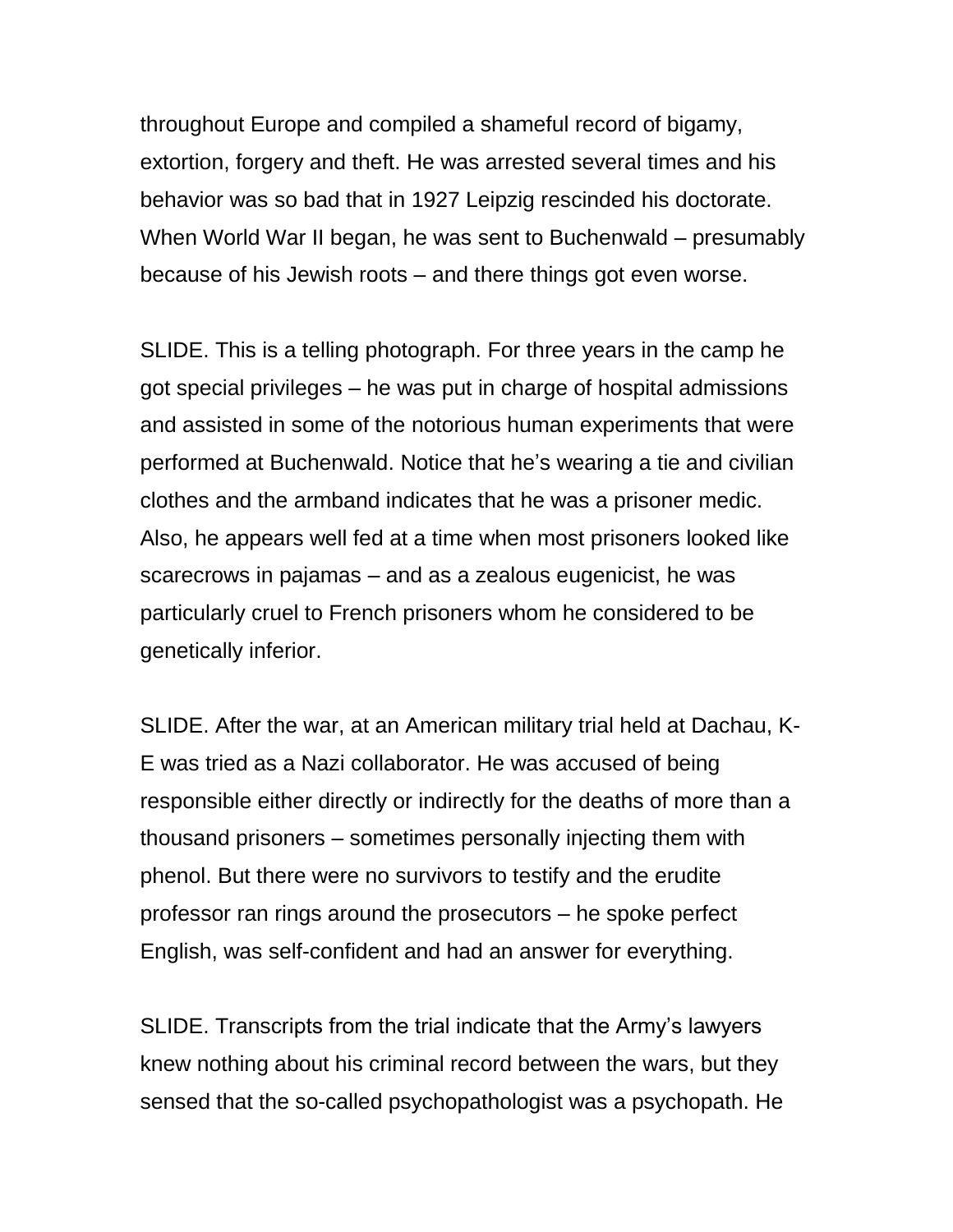received a life sentence and after three years died of heart failure in a US Army prison. Not exactly the kind of story you'd expect about a Jewish-born, naturalized American citizen and Harvard professor - but evil enough to qualify him for our medical Hall of Shame – even though his time in New Jersey was very limited.

So we have The Angel of Death, Dr. X and Dr. Evil all fairly obvious choices. However, the next two candidates are more challenging.

SLIDE. During the limited time that Edwin Katzen-Ellenbogen worked at the New Jersey State Hospital in Trenton, the medical director there was Henry Aloysius Cotton. He wasn't necessarily a villain, but in the opinion of his biographer (Andrew Scull) was a misguided megalomaniac.

Dr. Cotton was appointed superintendent in 1905 while only 30 years old. Some 15 years later, on January 11, 1921, he spoke right here in Princeton to a packed house of about 400 people – and in the first of four public lectures at his alma mater, he triumphantly announced a historic breakthrough in understanding the cause of mental disease. It was based on five years of work in Trenton which, according to Dr. Cotton, proved that mental disorders were not due to faulty genes like the eugenicists believed, nor to childhood traumas and suppressed emotions as suggested by Freudians. No, the cause was much simpler – it was biologic – the result of seepage into the blood stream of toxins from occult low-grade infections which then caused mischief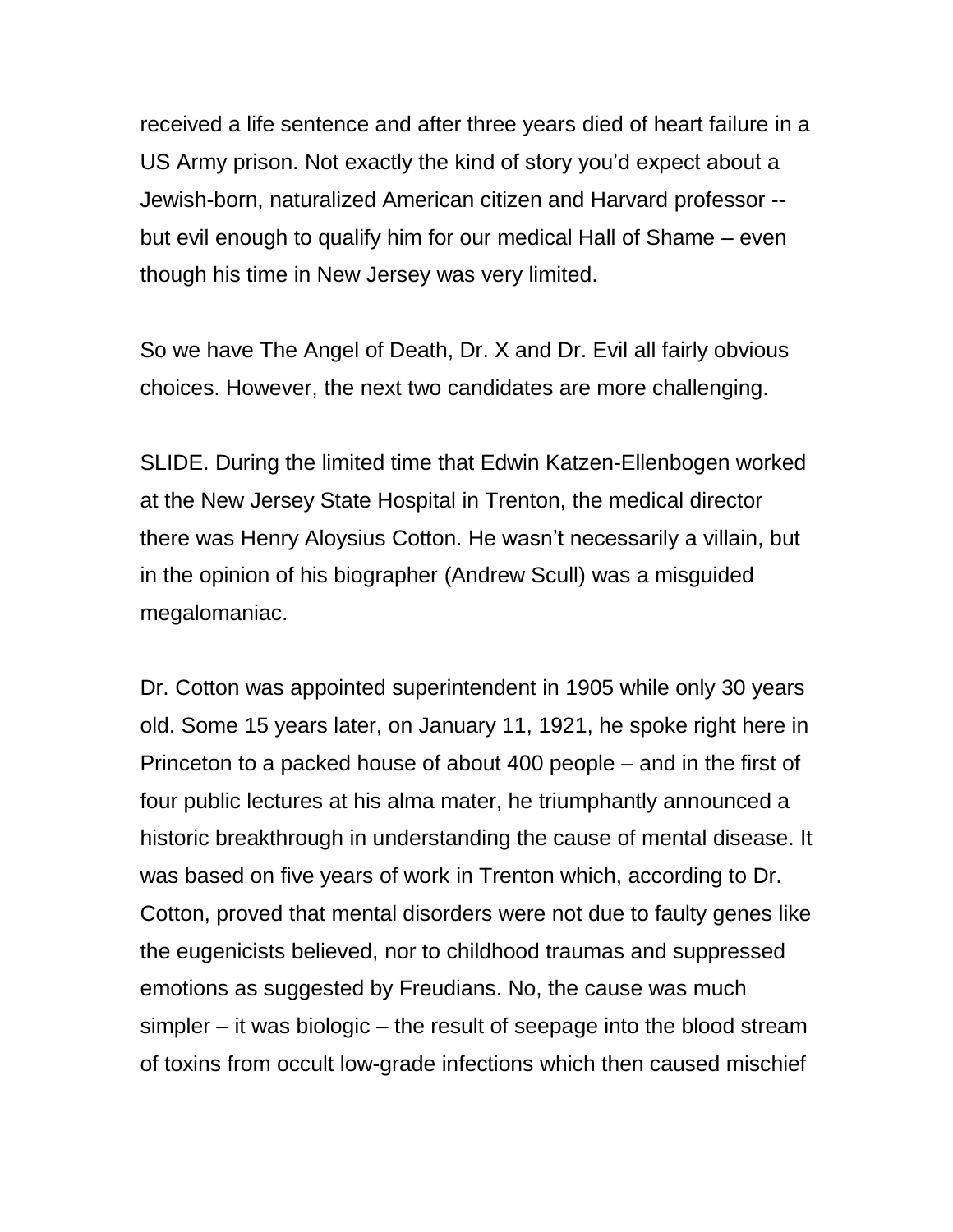upstream in the brain. The challenge was to find the offending pocket of pus -- and then cut it out.

SLIDE. The most obvious source of infection was the mouth so Dr. Cotton began by removing teeth -- and then tonsils -- even if there were no obvious signs of disease. And if that didn't do the job, he probed deeper and removed presumably infected internal organs – gall bladders, spleens, thyroids. If madness was accompanied by constipation, out came the colon – the entire colon! In 1919 alone Dr. Cotton ordered 6000 dental extractions and more than 500 tonsillectomies. That same year 79 colons were removed with an astonishingly high mortality – between 30 and 40% -- but he said that these were desperate end-stage cases – it was their last chance.

Dr. Cotton reported amazing results – an 85% cure rate of psychosis; length of asylum stay reduced from 10 to 3 months. So many wealthy people flocked to Trenton to sacrifice their teeth, tonsils and organs that a private hospital was built to meet the demand. Although many patients were unwilling, their families insisted that it was for their own good – not only to prevent insanity but to correct other abnormalities such as chronic masturbation. Some psychiatrists feared that their new specialty would be reduced to a subdivision of surgery or dentistry.

Henry Cotton was a superb self-promoter and although most authorities were skeptical, for years no one challenged his results. But inevitably there were investigations and when his results couldn't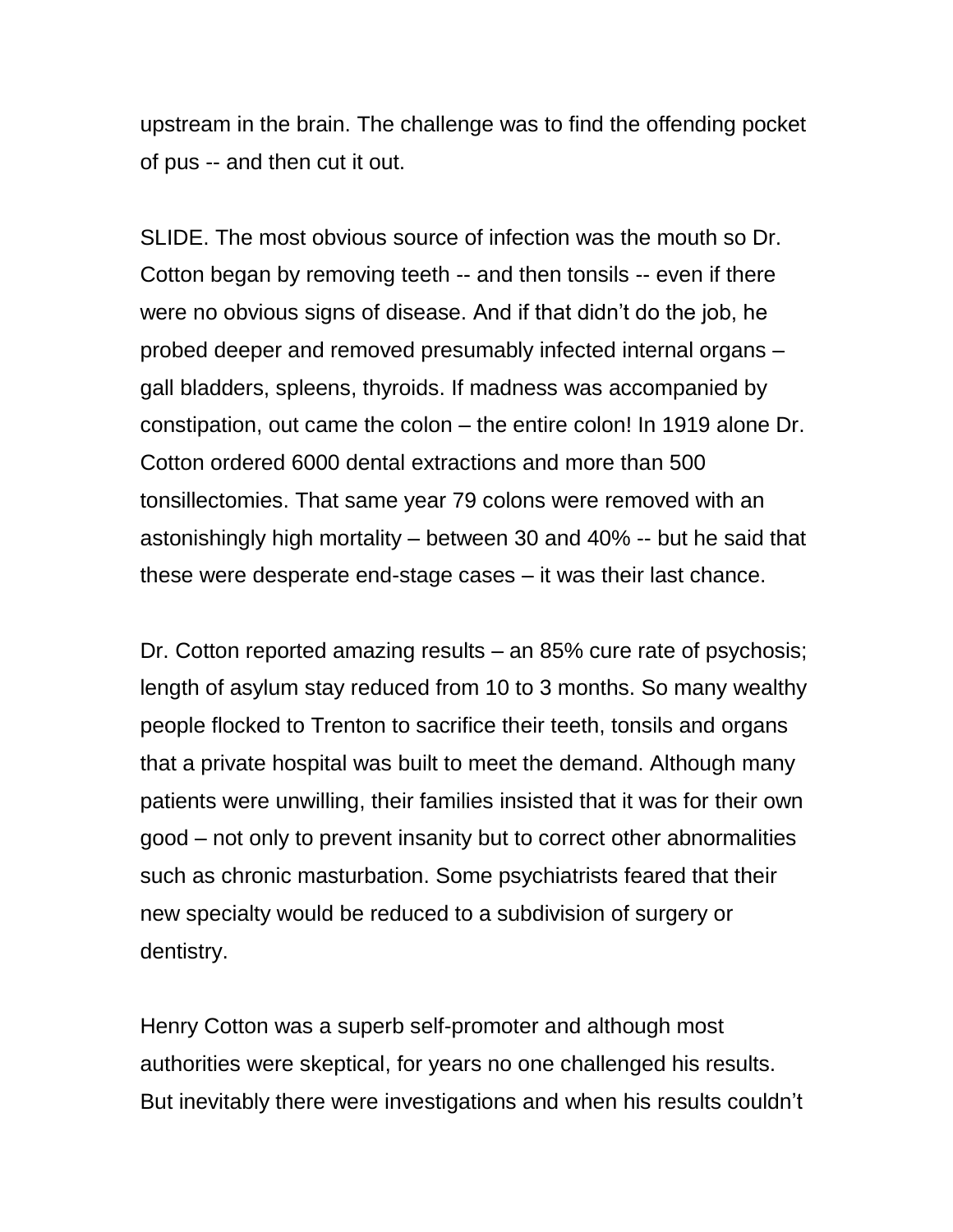be replicated elsewhere, his crusade against pus only became more radical. Nearly every patient left Trenton edentulous, and he must have been a true believer because just before two of Cotton's sons entered Princeton, he had all of their teeth extracted as prophylaxis against God knows what – apparently it didn't work so well because years later both boys committed suicide.

Tonsillectomies have been performed for thousands of years, but its popularity had waxed and waned. Now Henry Cotton's work introduced great enthusiasm for the procedure which persisted long after his theories were discredited. The debacle only ended in 1933 when Dr. Cotton succumbed to a sudden heart attack, but by then hundreds had died and thousands more were maimed.

After the Princeton lectures, a reporter from The New York Times wrote, "At the State Hospital in Trenton, under the brilliant leadership of its medical director Henry Cotton, there is on foot the most searching, aggressive and profound scientific investigation that has as yet been made in the whole field of mental and nervous disorders….There is high hope for the future."

At the height of his fame, the President of the Medical Society of New Jersey said of Dr. Cotton that future generations "will rise up and call him blessed." And consider this – nearly every one of you of a certain age had your own tonsils removed as children -- so perhaps you, too, should rise up and bless Henry Cotton. Could it be that your tonsils were removed NOT to prevent recurrent sore throats or Rheumatic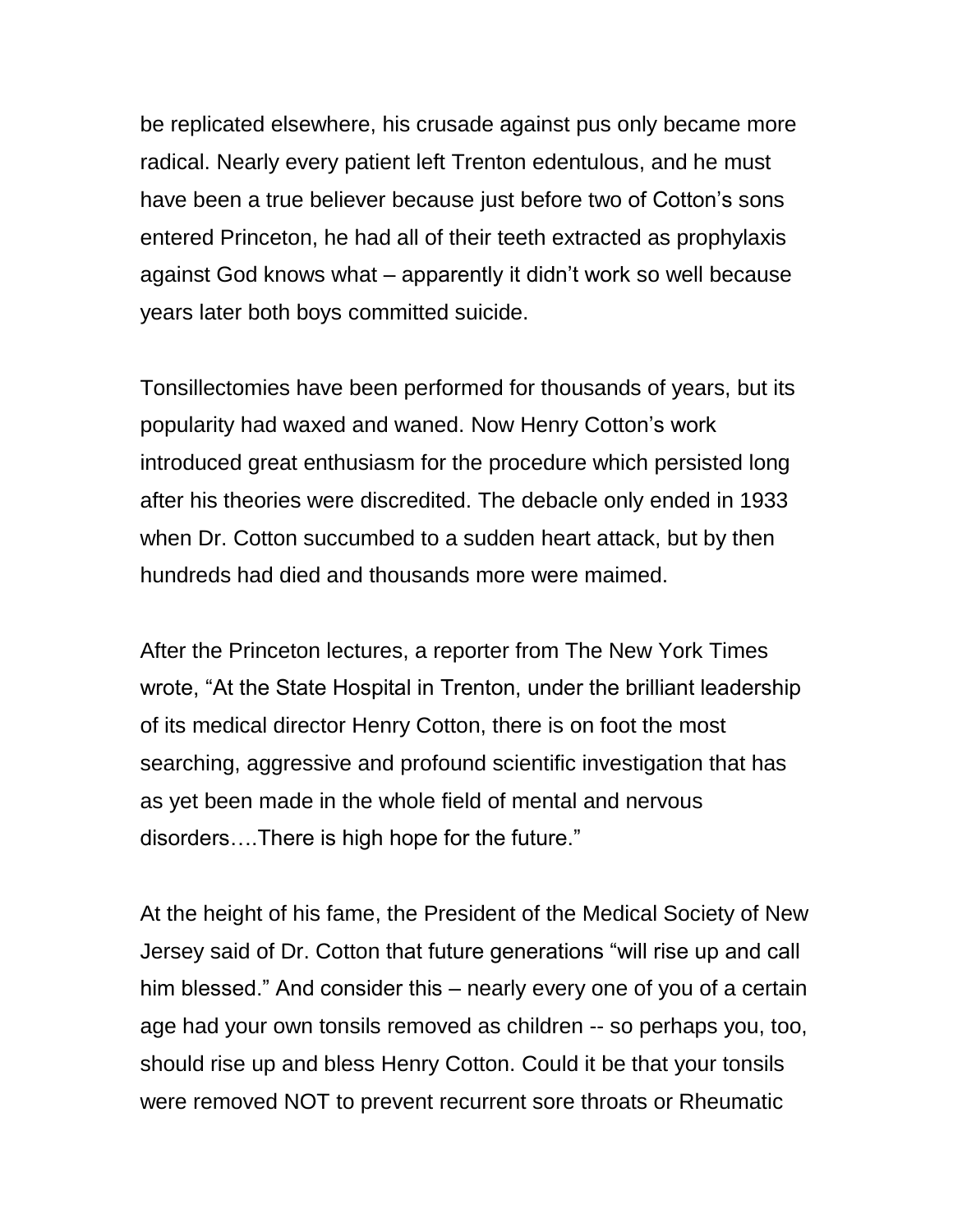Fever or nephritis, but as prophylaxis against insanity – or even masturbation?

SLIDE. My last candidate for our Hall of Shame also had an unconventional approach. DINSHAH GHADIALI was born in Bombay to a family of Zoroastrians. He claimed to have been a child prodigy and as he grew older developed skills as an inventor, linguist, mystic, yogi, musician, actor and pioneer aviator. He claimed to have a dozen doctorates including in engineering, law, chiropractic, electrohydrotherapy and yes, one in medicine – although he never produced a diploma. Honorary titles included President of the All Cults Medical Association and President of the American Anti-Vivisection Society.

Dinshah Ghadiali espoused a philosophy of reverence for life and championed the right of freedom of choice. He claimed friendship with Mahatma Ghandi and Thomas Edison. When he arrived in Hillsdale, New Jersey in 1911, he was dissatisfied with a culture which emphasized sports, dating and learning by rote rather than teaching ethics and morality -- so he schooled his own children. He warned against the evils of tobacco and alcohol and was a leading vegetarian.

SLIDE. Dinshah patented many inventions. The most controversial and lucrative was based on the therapeutic properties of visible light and color -- what he called "spectrochrome therapy." He put pure water into various colored glass bottles, exposed them to light from a 1000 watt bulb which presumably charged the water and brought out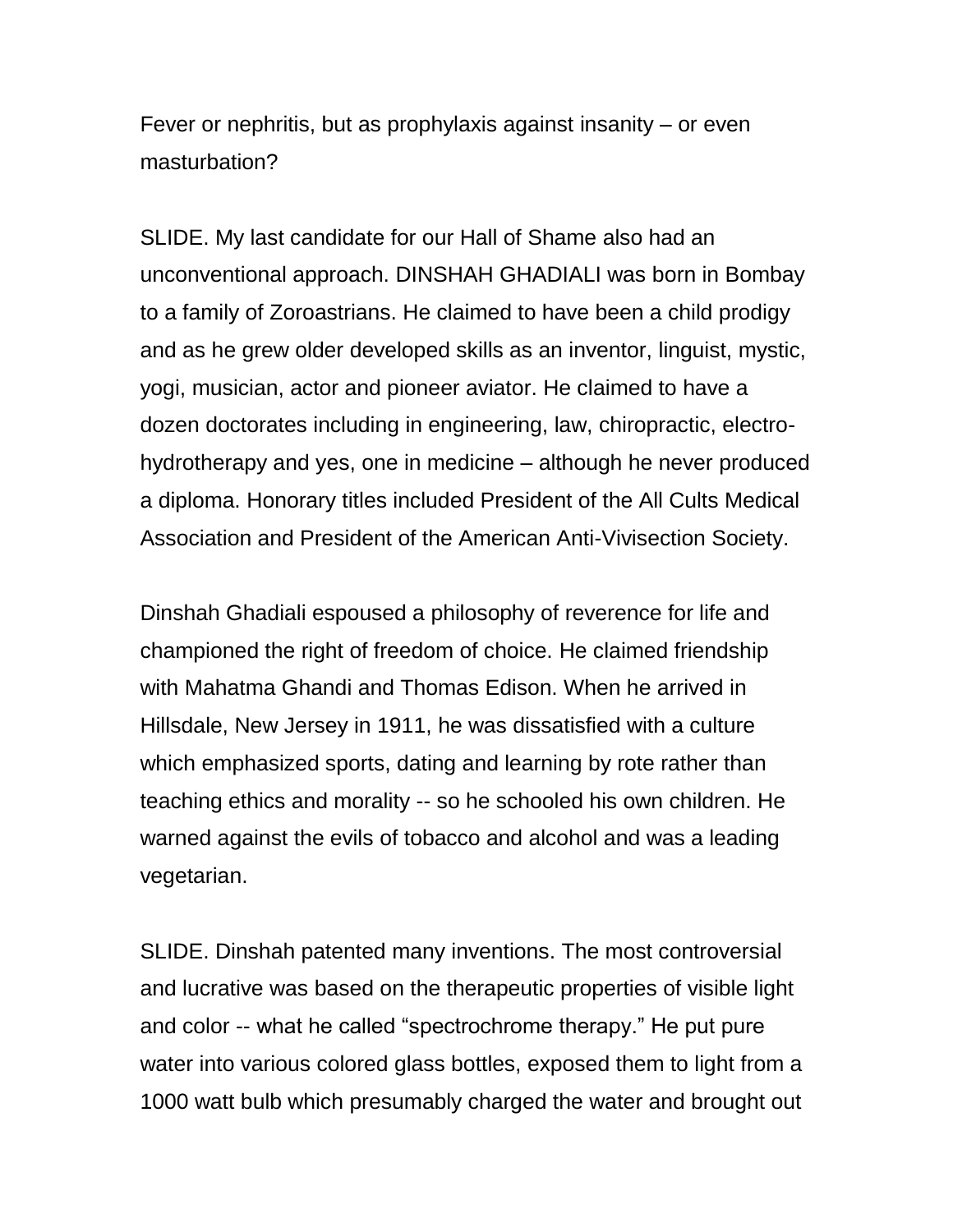the therapeutic properties. He claimed that the human body is responsive to four "color wave potencies" and if these get out of balance, disease results.

SLIDE. Treatment consisted of restoring natural balance by administering the lacking color or reducing those that were too brilliant. In his system green light was a pituitary stimulant, germicide and muscle builder; red was a liver energizer and hemoglobin builder; blue a vitality booster; Lemon a bone builder; Scarlet a genital excitant, etc. He provided a numbered chart which showed disciples where to shine the light onto bare skin. Is that any stranger than Galen's theory of humoral balance or of acupuncture mapping? Dinshah sold more than 11,000 of his visible spectrum color projectors" grossing more than one million dollars.

SLIDE. Dinshah established an Institute in Malaga, NJ to promote his ideas and sell his projectors. For 40 years he battled the AMA, the FDA and the US Post Office for fraudulent advertising and illegal use of the mail. In 1925 he was convicted of violating the Mann Act, having transported his 19 year old assistant across state lines for non-professional services. After a gun-battle with police in Oregon, he spent nearly two years in a Federal Penitentiary in Atlanta but that didn't prevent him from running for Governor of New Jersey in 1925 – running from jail on a platform in which he asserted that he would promise nothing! He received more than 1000 votes. And after his jail sentence was commuted by President Coolidge, he went right back to selling his devices.